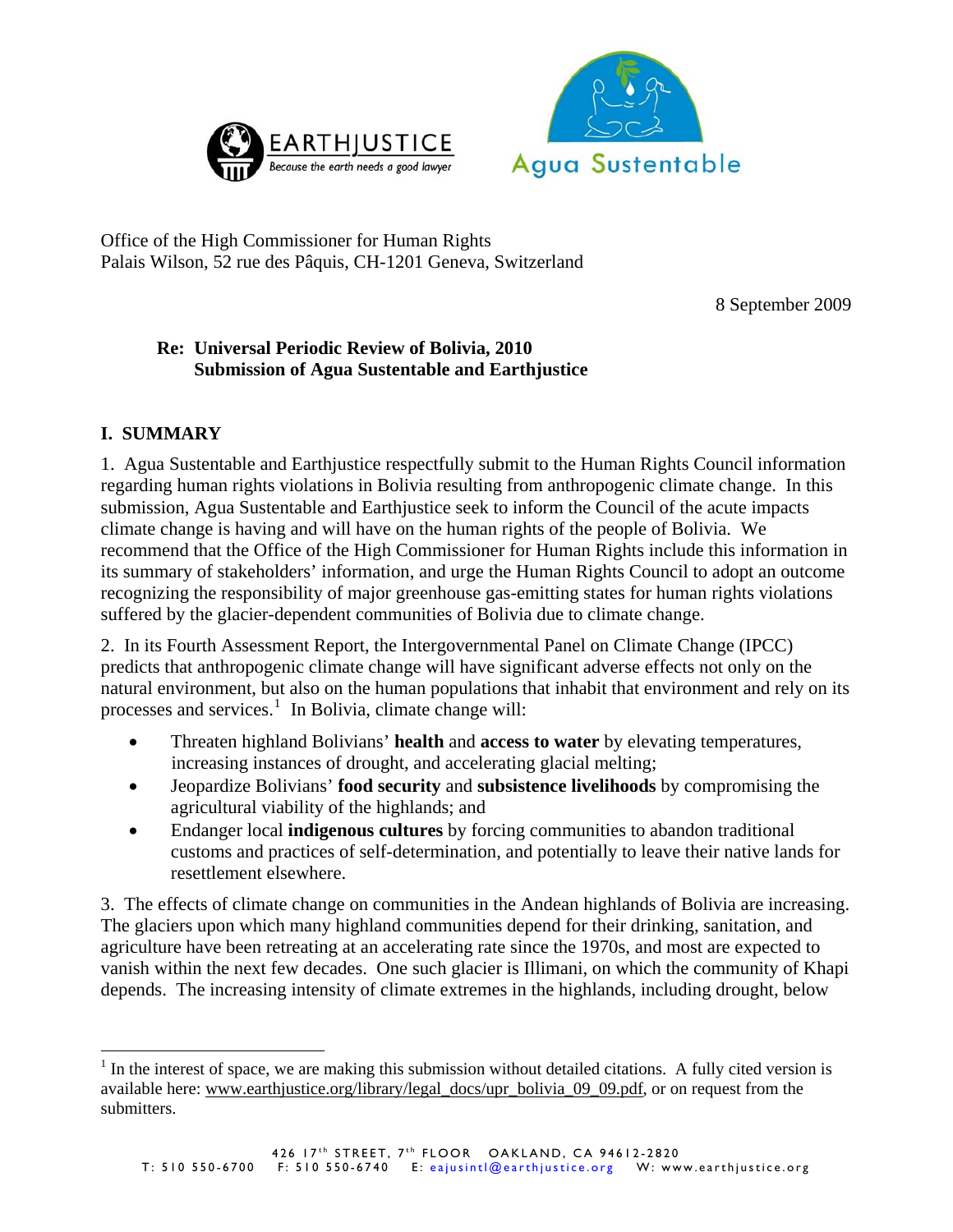freezing temperatures and hail, threatens biodiversity, and has exacerbated public health risks and reduced crop yields and livestock productivity.

4. These impacts threaten many international human rights, including the rights to: **life and security of person**; **health**; **freedom from hunger**; **water**; a **healthy environment**; an **adequate standard of living**; a **means of subsistence**; **property**; **adequate housing**; **freedom of movement and residence**; and **culture** and **traditional knowledge**; as well as the rights of **indigenous peoples**, including the right to **self-determination**.

## **II. CLIMATE CHANGE IN BOLIVIA**

5. The ecosystem of the Bolivian Andes is among those most sensitive to climate change. The most critical climate change impacts in the region are rising temperatures, decreasing precipitation, and resultant glacial retreat. Since the 1950s, the temperature in the Andes has increased an average of 0.27ºF (0.15ºC) per decade, with increases of around 0.61ºF (0.34ºC) per decade between 1974 and 1998. Past and future temperature increases are causing and will continue to cause irreversible damage to the Andean ecology, including by accelerating glacier melt.

6. The tropical glaciers of the Andes are particularly sensitive to climate change because the process of accumulating glacial ice occurs only under specific conditions during summer months when solar radiation is most intense. According to the IPCC, accelerating glacier retreat is a "critical" issue in Bolivia, where water availability has already been compromised. The IPCC predicts with high confidence that Andean glaciers are "very likely to disappear" within decades. Chacaltaya, an 18,000 year old Bolivian glacier, disappeared earlier this year. The melting of these glaciers is a human rights issue because the tropical glaciers of the Cordillera Occidental and the Cordillera Real are the main water source for much of Bolivia's population, including the 1.8 million people inhabiting the capital metropolitan area of La Paz and El Alto. .

7. Furthermore, the consequences of climate change in Bolivia are out of proportion to the country's historical and current contribution to global climate-forcing emissions. While Bolivia's greenhouse gas emissions accounted for only 0.34% of global emissions in 2000 (including land use changes), reports list Bolivia sixth among countries most affected by extreme weather events in 2007. Bolivia's level of economic development also makes it more vulnerable to, and less able to finance adaptation to, climate variability; its Gross Domestic Product is  $100<sup>th</sup>$  out of 186 countries. In terms of human development, Bolivia ranks  $111<sup>th</sup>$  out of 179 countries.

### **III. THE IMPACTS OF CLIMATE CHANGE ON HUMAN RIGHTS IN GLACIER-DEPENDENT COMMUNITIES IN BOLIVIA**

8. Feeding local rivers and high-altitude peat bogs, Bolivian glaciers provide water for consumption, sanitation, and irrigation. Glaciers also serve the crucial function of regulating water flow volumes, storing water during periods of high precipitation and releasing it during dry seasons. Glaciers mitigate the impact of droughts and storms by releasing water slowly during dry spells and preventing flooding during storms. Over the long term, decreasing glacier-melt will deplete dryseason water resources at the same time as dry season temperatures will increase as a result of climate change.

9. One example of the impact of global warming on glaciers – and of the resulting impacts on human rights – is the relationship between the Bolivian community of Khapi and the Illimani glacier. Khapi is located in the municipality of Palca, approximately 53 km southeast of the city of La Paz, in the province Murillo. The community of Khapi is situated at 3500 meters above sea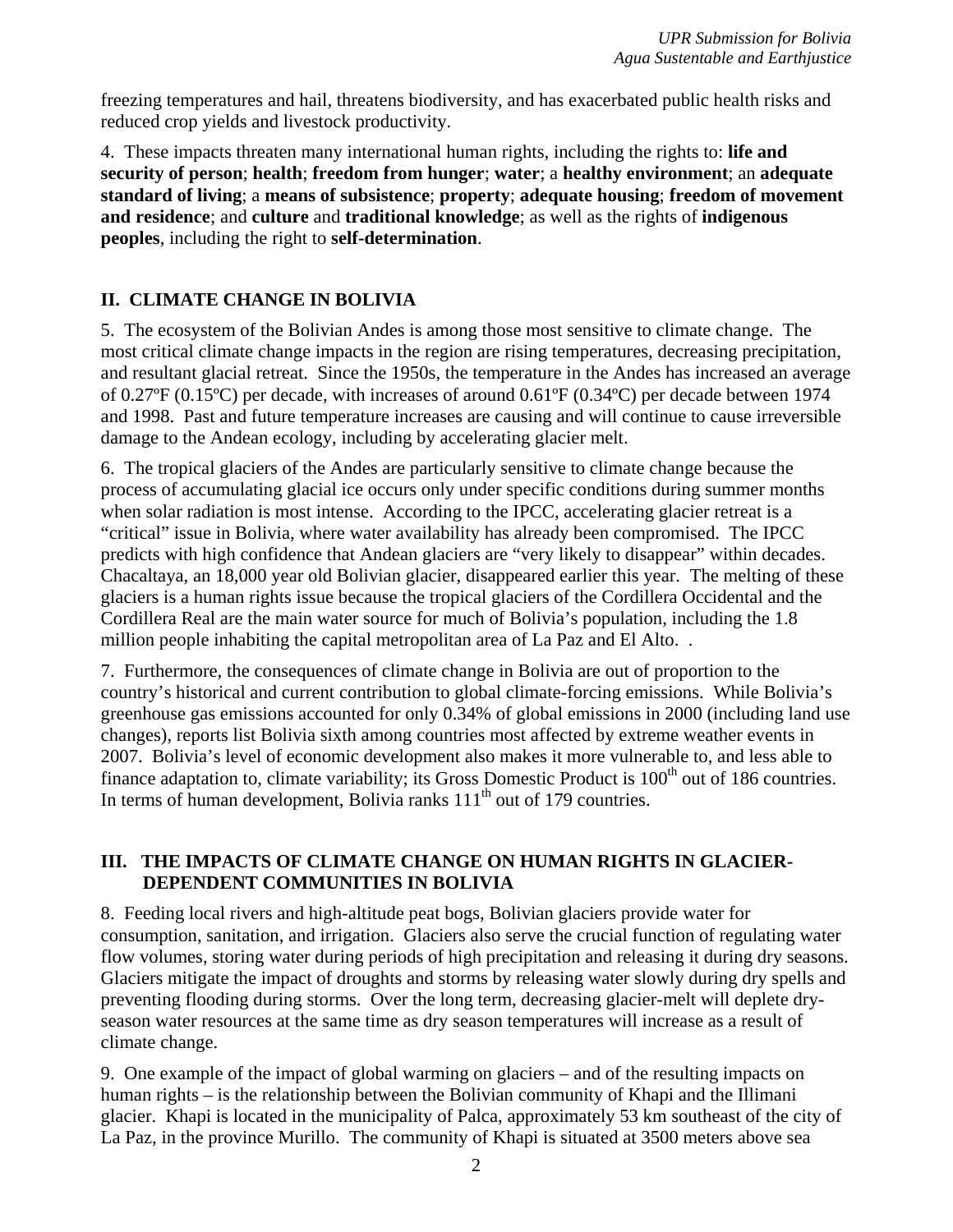level, in the valley of Palca to the west of the high-altitude glaciers of Illimani, Zora, and Mururata. Khapi houses approximately one hundred ninety people in approximately 48 families, over ninety percent of which are Aymara Indian, a culture that has lived in this area since before Spanish colonization. The community is organized around the traditional Aymaran communal governance structure of *Ayllus*. The residents of Khapi practice subsistence farming – growing fava, wheat, and several varieties of potato – using traditional technology. On communal pastureland, families raise sheep, llamas and some cattle, which are used as work animals as well as for their meat. Crops and livestock are exposed to extreme conditions and, because of the uneven terrain, clearing and tilling is possible only with manual labor and oxen.

10. Inhabitants of Khapi depend on the water of the Illimani River, which flows from the Illimani glacier, for their consumption, sanitation, and irrigation needs. The Illimani glacier is located in the Cordillera Real mountain range, which rise 6,350 meters above sea level. In the last thirty years, the temperature in the region has increased more than  $0.9^{\circ}F(0.5^{\circ}C)$ . Glaciers in the range have been found to have lost more than 40% of their volume since 1963 and almost half of their surface area since 1975. Nearby Murata glacier has lost seventeen percent of its mass since 1983. Communities that depend on these glaciers, including the inhabitants of Khapi, face the loss of their most important freshwater resource in the coming decades.

#### **Climate change threatens glacier-dependent communities' health and access to water.**

11. Although increased glacial melting has resulted in a short-term increase in water supply to communities like Khapi, the IPCC warns that, for glacier-dependent communities, "problems with supply are expected to increase in the future, becoming chronic if no appropriate adaptation measures are planned and implemented."

12. In Palca, only two percent of communities have sanitation infrastructure, and only 26 percent have access to running water. The rest depend heavily on water from rivers and streams. With decreasing glacier melt, many communities will suffer from a lack of water fit for consumption and numerous health risks associated with improper sanitation infrastructure.

13. In addition to the loss of water, climate change will exacerbate the leading causes of communicable illnesses in Palca, which include respiratory infections, diarrheal disease, and skin infections. Acute diarrhea will increase as water shortages make hygienic food preparation more difficult. Finally, skin infections will increase as reduced water quantity and quality affect personal hygiene.

14. *The disappearance of water resources and the exacerbation of health risks in Palca undermines Bolivians' human rights to life, health, food, water; the rights of indigenous peoples; and the rights to a means of subsistence, an adequate standard of living, and a healthy environment.*

#### **Climate change jeopardizes glacier-dependent communities' food security and traditional subsistence livelihoods.**

15. Anticipated loss of water in Bolivia's glacier-dependent communities threatens the productivity of croplands and the availability of water for irrigation. At the same time, climate changes in the highlands are creating longer dry seasons, increasing climate extremes, and compromising agricultural viability. Most of the communities of Palca currently display medium to high food insecurity. Because Bolivians in these communities cannot afford to replace subsistence crops with purchased food, these climate impacts will dramatically decrease the health and standard of living of many Bolivians. Moreover, without viable traditional crops, residents cannot practice or benefit from their traditional knowledge and culture.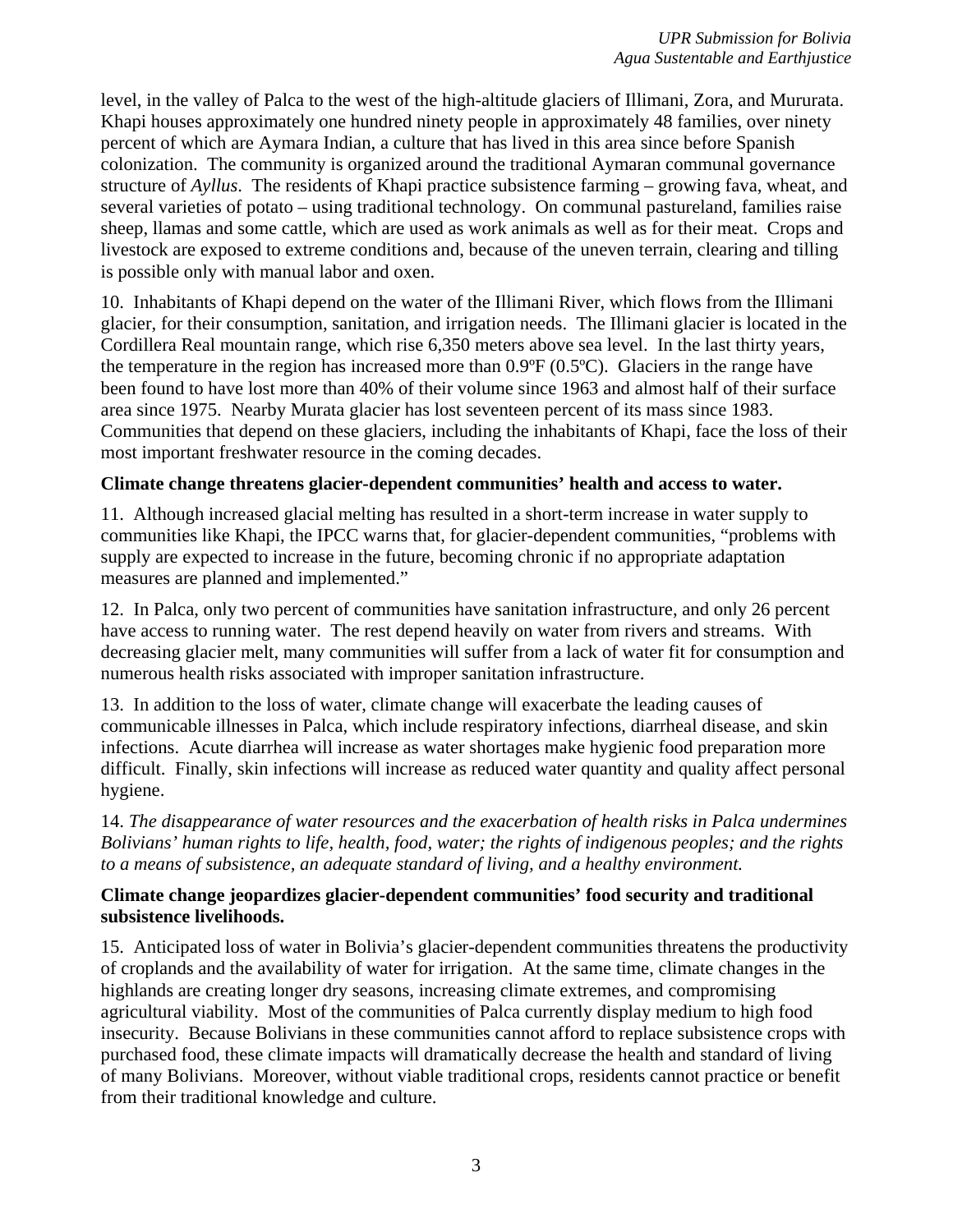16. Hydrological changes in highland communities also threaten to disrupt the local ecology of grazing lands, while temperature extremes can lead to more parasites and a decline in the health of livestock, which, for communities like those in Palca, provide an essential source of protein.

17. The community of Khapi, like most of the communities in Palca, practices subsistence agriculture. Approximately 78 percent of the population of Palca lives in extreme poverty. The vast majority of families do not have additional sources of sustenance outside of what they are able to produce, and do not have sufficient agricultural surplus or a source of income that would allow them to barter or purchase food from other producers. The loss of agricultural viability from climate change threatens to increase malnutrition and hunger in the population of Khapi.

18. *The destruction of subsistence agriculture and ecosystems essential to Palca residents' livelihoods undermines their rights to life, health, food, culture, traditional knowledge, and property, the rights of indigenous peoples, and the rights to a means of subsistence, an adequate standard of living, and a healthy environment.* 

### **Climate change threatens glacier-dependent communities' culture and right of selfdetermination.**

19. The Bolivian highlands are the ancestral territory of the Aymara indigenous peoples. For the Aymara, the land provides not only material subsistence, but the basis of their spiritual identity and beliefs. For example, many of the communities in Palca, including Khapi, practice traditional medicine and maintain knowledge and centuries-old traditions regarding the forecasting of weather and natural phenomenon based on astrological, meteorological, and flora and fauna observation. Religious holidays and practices, including rites surrounding the deities *P'achamama* (Earth) and *Inti Tata* (Sun), are tied to the solar and agricultural calendar. The disappearance of Illimani, the disruption of planting and harvest seasons, and the loss of local biodiversity, jeopardize the ability of Khapi residents to maintain their religious and cultural traditions.

20. In Aymaran culture, connection to the local environment also dictates the general structure of the community's organization and governance. Several communities in Palca, including Khapi, maintain systems of collective property and shared irrigation systems. Practices of water distribution, land ownership, crop rotation, and irrigation rights are interconnected with, and dependent on, the environment and local water resources.

21. The socio-economic characteristics of the communities of Palca – subsistence-level development, use of traditional technology, non-diversified economies, and small landholdings – make climate adaptation all the more difficult. Degradation of natural resources and the toll of climate extremes have already exacerbated emigration to neighboring urban centers of La Paz and El Alto.Without effective adaptation, communities like Khapi could be forced to relocate, undermining their private and collective indigenous land rights as well as their cultural rights and collective self-determination.

22. *The reduction in fertility and habitability in Palca due to glacier disappearance and climate extremes undermines Bolivians' human rights to life, food, health, property, culture and traditional knowledge, self-determination, the rights of indigenous peoples; and the rights to a means of subsistence, an adequate standard of living, and a healthy environment.* 

# **IV. CONCLUSIONS AND RECOMMENDATIONS**

23. The effect of climate change on the highland ecosystems of Bolivia is a serious threat to the human rights of the people who depend on those ecosystems. The plight of the municipality of